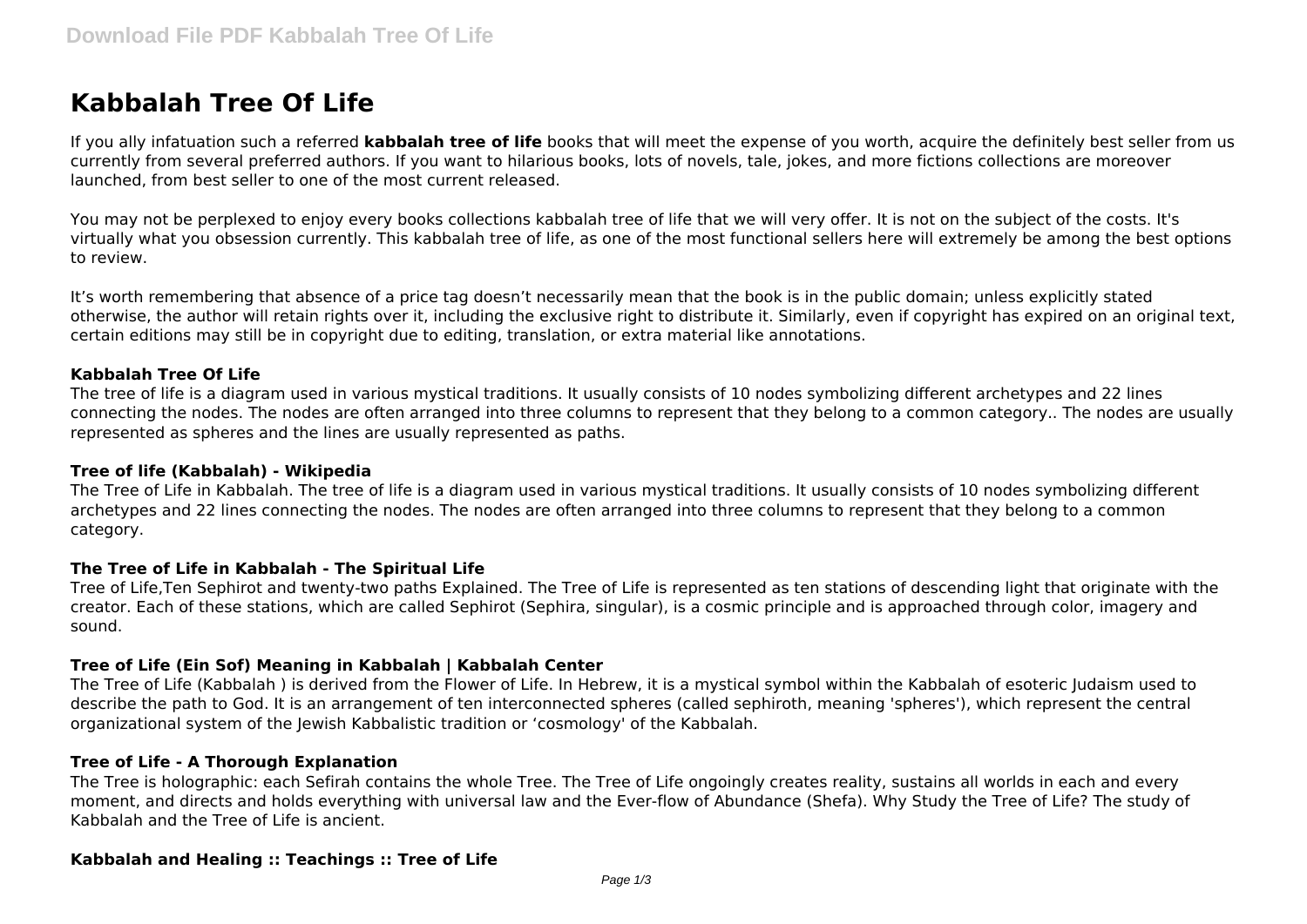Tipheret is the central balancing sefirah of the whole Kabbalah Tree of Life, as every sefirah except Malkhut flows into it. 12 It is the midway point between heaven and earth on the direct line extending down from Keter to Malchut. 12 Tipheret is on the central balancing column of the tree, harmonizing and synthesizing the boundless outpouring of Chesed, with the severe restrictions of Gevurah.

# **Kabbalah Tree of Life Pt 1 - The Sephirot | Walking Kabbalah**

The Tree of Life Diagram . The Tree of Life is a sacred map of the inner landscape to guide us through the necessary developments and transformations so that we can reconnect with the source of all life. The main teaching diagram in Kabbalah is called the Tree of Life. It consists of 11 archetypal qualities called "Sephirot".

# **What is the Tree of Life? | treeoflifeteachings.com**

Kabbalah teaches us how to transform ourselves into cables that transmit the divine to the earthly and to bridge— via the energetic magic of the Tree of Life—the above and the below. The Tree of Life is made of ten archetypal energy spheres, or Sefirot in Hebrew. Only one of the ten spheres of the Tree of Life represents the physical ...

# **The Tree of Life and the Ten Divine Utterances | Cosmic ...**

The Sephirotic tree on the diagram (right) has three pillars. To the two pillars of polarity added is the centre pillar of balance, equilibrium. The other two pillars are named after the dominant (from our point of view) sephiroth Chesed and Geburah as pillars of Mercy and Severity.

# **TREE OF LIFE - The Kabbalah: A Timeless Philosophy of Life ...**

Jan 27, 2017 - Explore www.energyandvibration.com's board "Kabbalah Tree of Life", followed by 610 people on Pinterest. See more ideas about tree of life, kabbalah, life.

# **100+ Kabbalah Tree of Life ideas | tree of life, kabbalah ...**

The Kabbalah Tree of Life is a diagram used in various mystical traditions. It usually consists of 10 nodes symbolizing different archetypes and 22 lines connecting the nodes. The nodes are often arranged into three columns to represent that they belong to a common category.

# **Kabbalah Tree of Life - Ascension Glossary**

The Tree of Life Most brief explanations of Kabbalah begin and end with the Tree of Life. The sephiroth are enumerated, their names given, a convenient illustration is provided, and some explanation is attempted. Almost nothing of value is communicated, and most people will come away mystified.

# **The Tree of Life - Hermetic Kabbalah**

The Tree of Life is built on the idea of thesis, antithesis and synthesis. The tree's height is divided into 3 parts that symbolize the spirit, the soul and the body. According to the Kabbalah, man exists in this world to fulfill his will and receive his birthright.

# **Tree Of Life – Kabbalah Names**

Introduction to the Tree of Life. This poem, a 2,000 year old description of Ten Sefirot is the basis for the Tree of Life –a map of the flow of energy from infinite to finite, or viewed another way they are different stages through which creative energy flows.

# **Tree of Life | Kabbalah Experience**